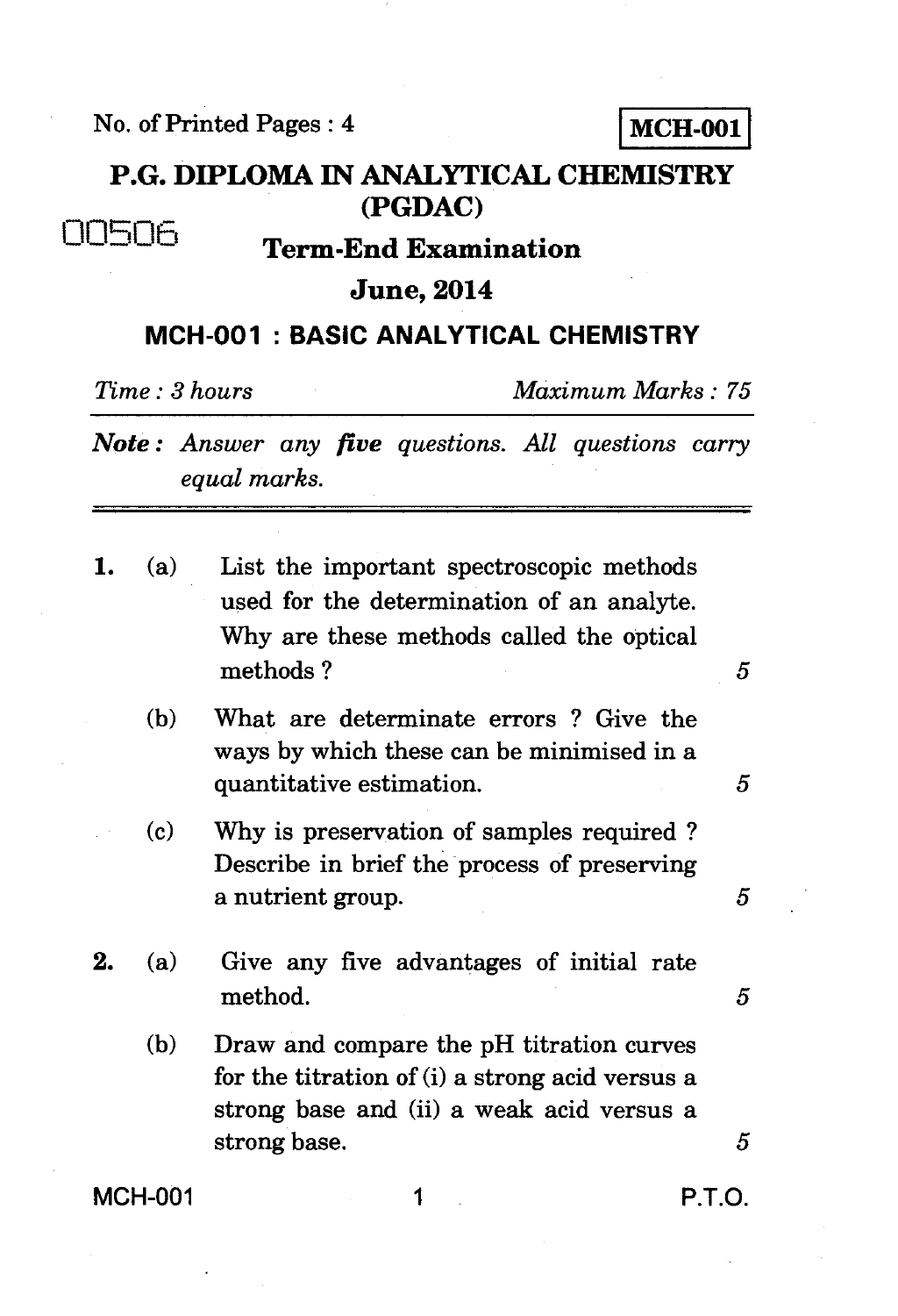- (c) What is the conditional stability constant for a complexometric titration involving EDTA ? How does it help in selecting the suitable pH for such titrations ? *5*
- **3.** (a) Draw and explain a labelled "Normal Error Curve". *5* 
	- (b) Define coprecipitation and post precipitation and give two differences between these.  $5$
	- (c) Why is washing of precipitates important in gravimetric determination ? What precautions should be taken for washing of precipitates that oxidise during this process ? 5
- **4.** (a) What are the different modes of direct human exposure to the chemicals ? Explain any one of these.  $5$ 
	- (b) Write any four requirements of a primary standard and give two examples for the same.  $5$
	- (c) Enlist any three oxidimetric reagents and give the applications of any one of these. *5*

#### **MCH-001 2**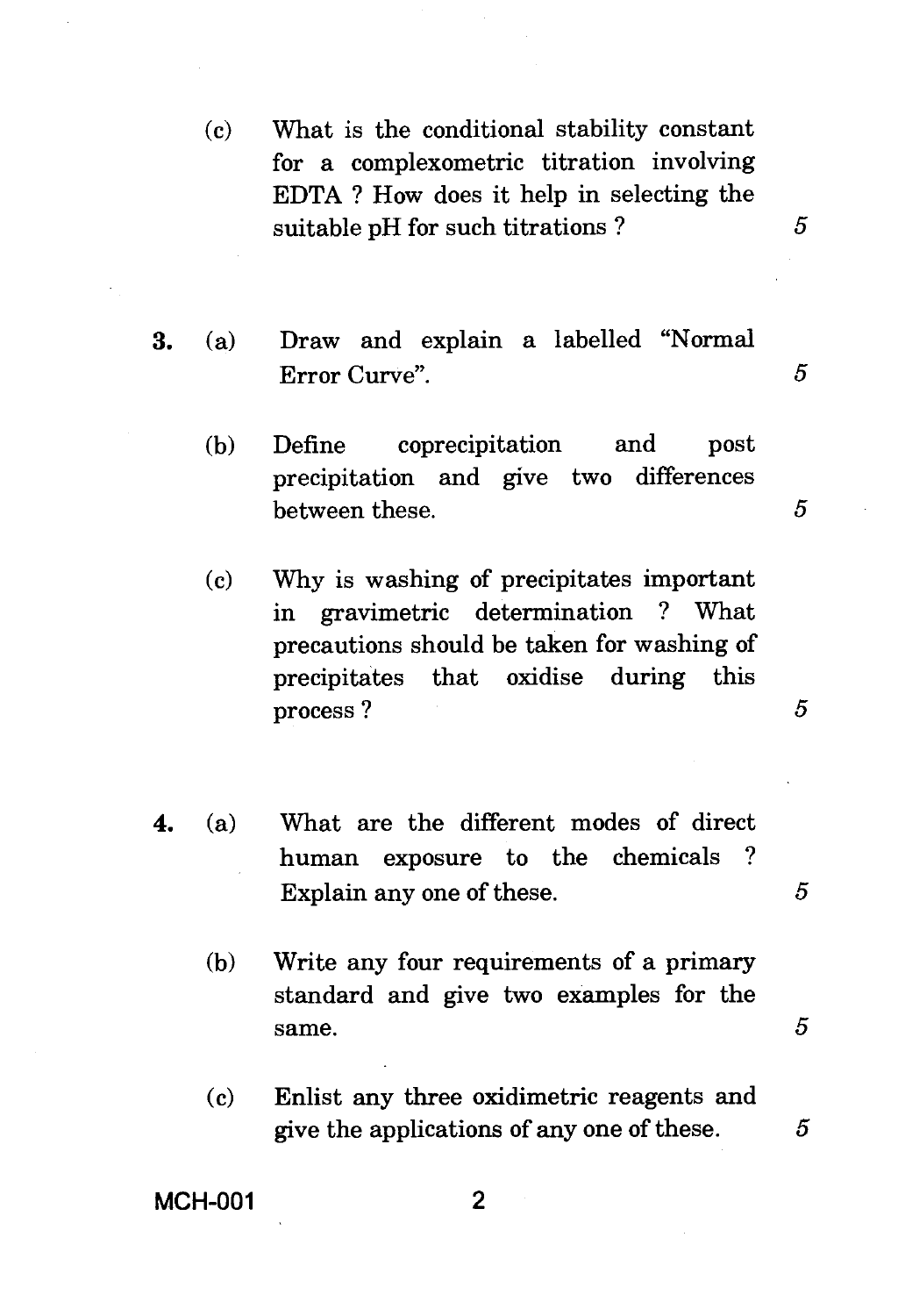| 5. | Write                           | short                                                                                                  |  | notes on any <i>three</i>                                  |  | $\circ$ of | the    |
|----|---------------------------------|--------------------------------------------------------------------------------------------------------|--|------------------------------------------------------------|--|------------|--------|
|    | $3 \times 5 = 15$<br>following: |                                                                                                        |  |                                                            |  |            |        |
|    | (a)                             | <b>Accuracy and Precision</b>                                                                          |  |                                                            |  |            |        |
|    | (b)                             | <b>Standard deviation</b>                                                                              |  |                                                            |  |            |        |
|    | (c)                             | Segregation and grinding during sampling<br>of solid wastes                                            |  |                                                            |  |            |        |
|    | (d)                             | Hammett's acidity functions                                                                            |  |                                                            |  |            |        |
| 6. | (a)                             | Write five requirements that must be met<br>while designing a chemistry laboratory.                    |  |                                                            |  |            | 5      |
|    | (b)                             | What are metallochromic indicators? What<br>is the principle of their action?                          |  |                                                            |  |            | 5      |
|    | (c)                             | Calculate the pH of a $0.1$ molar solution of<br>acetic acid ( $K_a = 1.82 \times 10^{-5}$ ).          |  |                                                            |  |            | 5      |
| 7. | (a)                             | What is suspended particulate matter?<br>Give any two types and their sources.                         |  |                                                            |  |            | 5      |
|    | (b)                             | Describe in brief the modern quinonoid<br>theory of indicators with the help of a<br>suitable example. |  |                                                            |  |            |        |
|    |                                 |                                                                                                        |  |                                                            |  |            | 5      |
|    | (c)                             | Name any one analytical technique based<br>on each one of the following principles :                   |  |                                                            |  |            | 5      |
|    |                                 | (i)                                                                                                    |  | <b>Emission of radiations</b>                              |  |            |        |
|    |                                 | (ii)                                                                                                   |  | Diffraction of radiation                                   |  |            |        |
|    |                                 | (iii)                                                                                                  |  | Measurement of mass of substance<br>deposited on electrode |  |            |        |
|    |                                 | (iv)                                                                                                   |  | Change in diffusion current with<br>respect to potential   |  |            |        |
|    |                                 | (v)                                                                                                    |  | Absorption of radiation                                    |  |            |        |
|    | <b>MCH-001</b>                  |                                                                                                        |  | 3                                                          |  |            | P.T.O. |